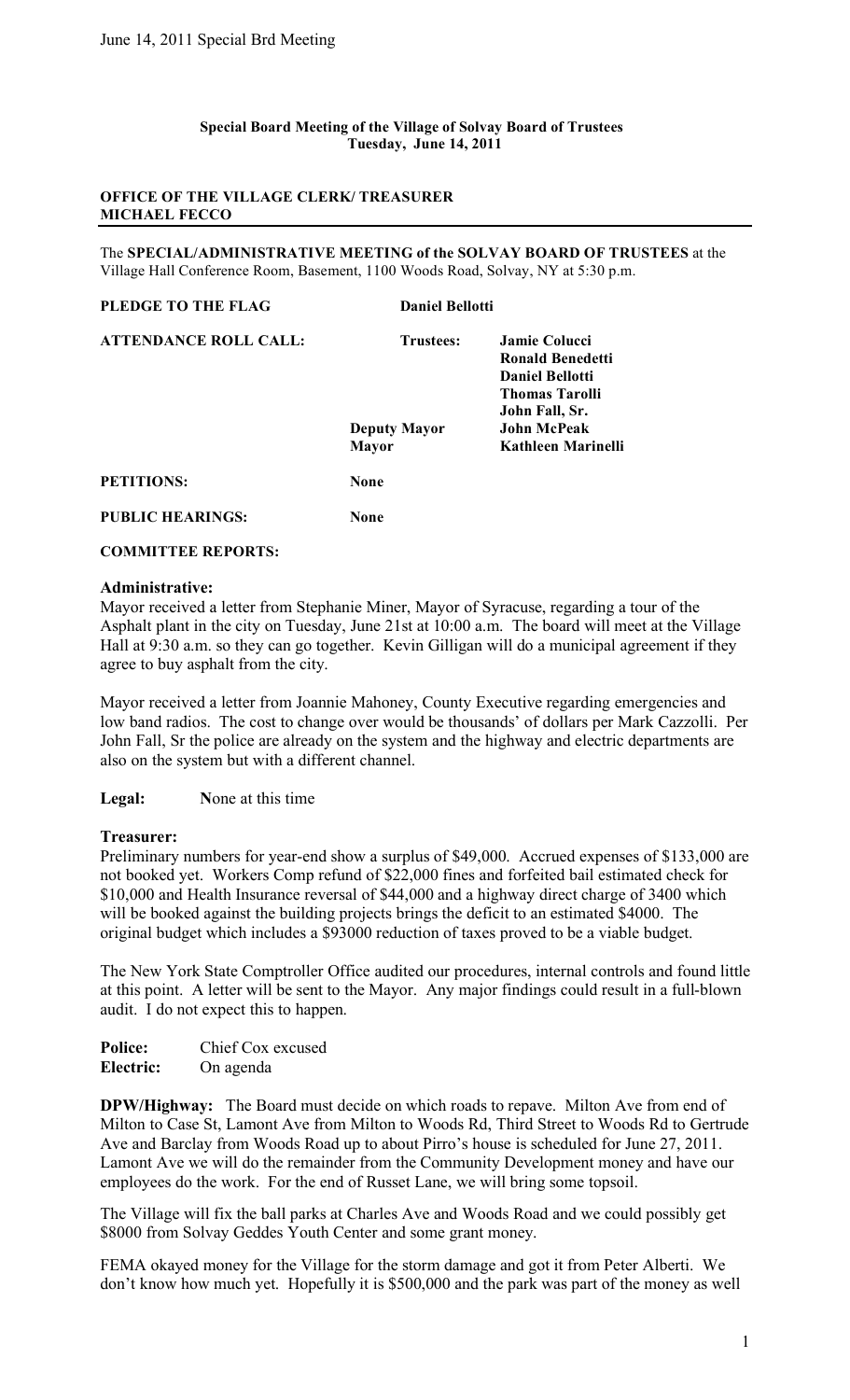as Caroline Ave, Oakridge Drive to Charles Ave, and sections of Woods Road and N Orchard Rd. They will assign us an agent and assess the numbers and damage. We can go ahead and proceed as they will reimburse us after the village does the work. Any work we did after the storm had to be done on overtime. Per Kevin Gilligan, anything we are contracting out we must follow our Village policy. We must use the prevailing wage contract. We need to have non collusion affidavit provided or FEMA won't pay for it. We have to follow those procedures. For the emergency fix, we used different contractors. FEMA might not reimburse these projects if we don't follow bid requirements. Procure annual contracts as needed. Bid it out on an annual basis.

Sidewalks: Many residents are tired of waiting to get their sidewalks fixed. They must wait as we have no money.

Suggestions are as follows:

- *Put extra money in the budget next year for sidewalk fund repair. Borrow money to repair the sidewalks and for every foot it will cost approximately \$150 a section. Pass a resolution to borrow money for sidewalks.*
- *Block by block or street by street or possibly have only one side of the street with Sidewalks paved.*
- *Rip out the sidewalks and pave. There would not be much of a savings. We should get footage to see if this is worth it, then we can bond for it.*
- *We should look at the whole map and ask whether we should categorize, then prioritize the work.*
- *If someone puts you on notice for the sidewalks, you should take a picture and see if it needs to be fixed now.*

*Have the property owner pay for the repairs for the sidewalk in front of their home. Have the property owner pay for half and the village will pay the other half. It can be put on the property taxes.*

John Nozynski, of 303 Stanton Ave, had a problem with the plumbing in his basement. Mark Cazzolli went to his home and addressed the problem from the trap to the street. Mr Nozynski hired Kermes Plumbing to snake from house to the vent. There were rags in the vents. Mark asked him if he wanted a compromise. The Village would pay \$200 and it would reduce his cost by \$300 and he said no. Mr Nozynski paid the bill from Kermes Plumbing but wants the Village to reimburse him. The Board doesn't owe him anything.

A question was asked about the new Refuse and Recycle Guidelines for the highway. The Village will compare it with the Codes Department. Kevin Gilligan will check into it to see if it requires a local law.

| Library:    | Excused |
|-------------|---------|
| Codes:      | Excused |
| Stormwater: | Excused |

## **RESOLUTIONS:**

1. Authorization from the Board to approve the minutes from the October 26, 2010 Regular Board Meeting be accepted and the Reading of the Minutes be herewith dispensed. (Written by Ellen Colelli)

| (WHILE DY ETER CORILI) |   |       |            |                       |
|------------------------|---|-------|------------|-----------------------|
| MOTION: John McPeak    |   |       |            |                       |
| SECOND: Ron Benedetti  |   |       |            |                       |
| AYES:                  | 7 | NAYES | $\bigcirc$ | <b>MOTION CARRIED</b> |

- 2. Authorization from the Board to approve the minutes from the November 8, 2010 Special Meeting be accepted and the Reading of the Minutes be herewith dispensed. (Written by Ellen Colelli) MOTION: John McPeak SECOND: Jamie Colucci AYES: 7 NAYES 0 MOTION CARRIED
- 3. Authorization from the Board to approve the minutes from the December 14, 2010 Special Meeting be accepted and the Reading of the Minutes be herewith dispensed.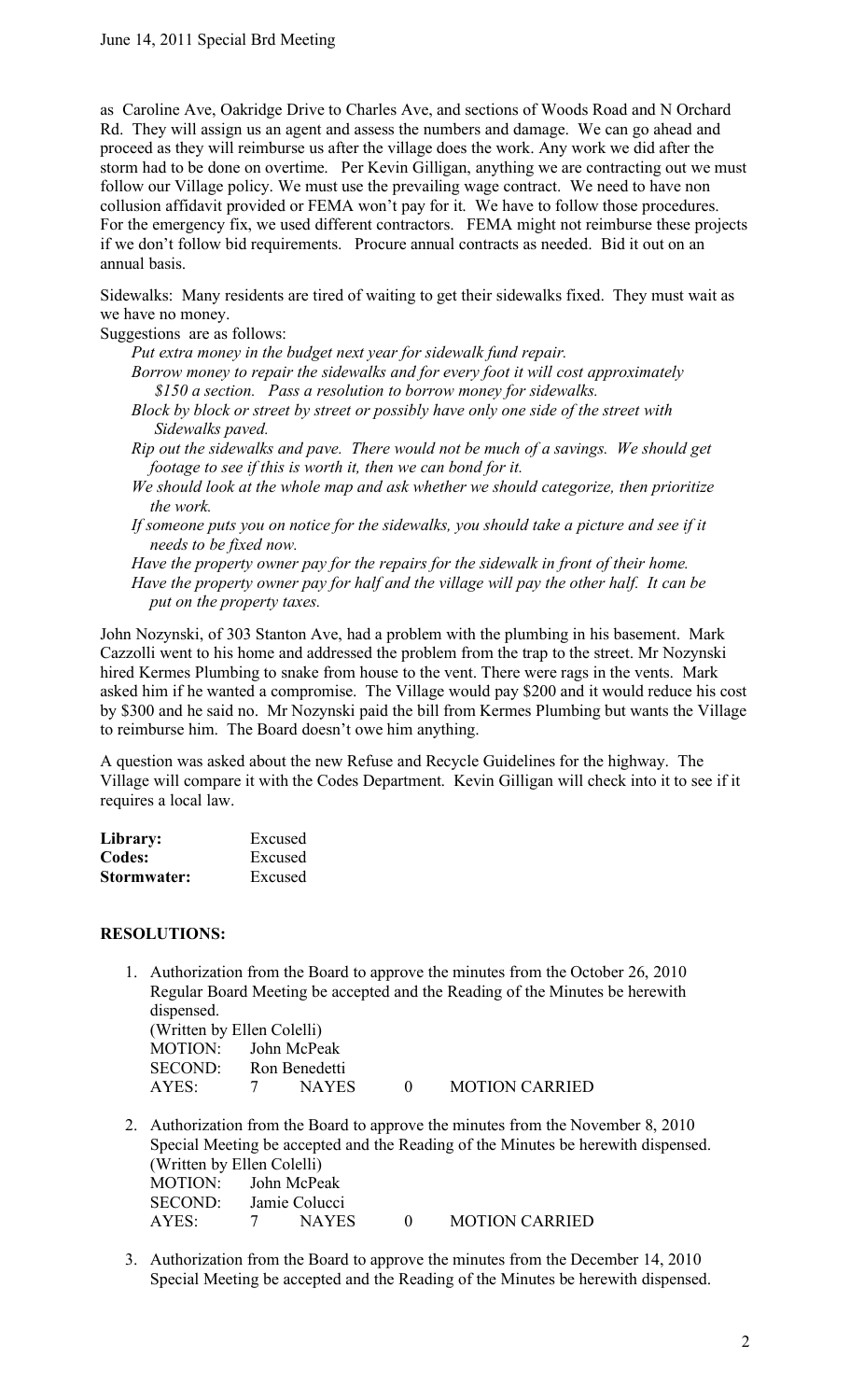| (Written by Ellen Colelli) |                |              |                                                 |                       |
|----------------------------|----------------|--------------|-------------------------------------------------|-----------------------|
| MOTION: John McPeak        |                |              |                                                 |                       |
| SECOND <sup>.</sup>        |                | John Fall Sr |                                                 |                       |
| AYES:                      | $\overline{7}$ | NAYES        | $\left( \begin{array}{c} 0 \end{array} \right)$ | <b>MOTION CARRIED</b> |

4. Authorization from the Board to approve the minutes from the December 21, 2010 Regular Board Meeting be accepted and the Reading of the Minutes be herewith dispensed. (Written by Ellen Colelli)

|  | $\mathbf{0}$                                                         | <b>MOTION CARRIED</b> |
|--|----------------------------------------------------------------------|-----------------------|
|  | $\sqrt{2}$<br>MOTION: John McPeak<br>SECOND: John Fall Sr<br>7 NAYES |                       |

5. Authorization from the Board to approve the minutes from the January 11, 2011 Special Meeting be accepted and the Reading of the Minutes be herewith dispensed. (Written by Ellen Colelli) MOTION: John McPeak<br>SECOND: Tom Tarolli

| <b>SECOND:</b> | Tom Tarolli  |                       |
|----------------|--------------|-----------------------|
| AYES:          | <b>NAYES</b> | <b>MOTION CARRIED</b> |

- 6. Authorization from the Board to approve the minutes from the March 16, 2011 Special Meeting be accepted and the Reading of the Minutes be herewith dispensed. (Written by Ellen Colelli) MOTION: John McPeak SECOND: John Fall Sr AYES: 7 NAYES 0 MOTION CARRIED
- 7. Authorization from the Board to approve payment to Wm Engineers for the month of May, 2011 for \$5,062.67. MOTION: John Fall Sr SECOND: John McPeak AYES: 7 NAYES 0 MOTION CARRIED
- 8. Authorization from the Board of Trustees to approve

**WHEREAS**, the property described by the following tax map number(s) and located at the following address(s) is/are in the Village of Solvay, is/are owned by the following owner(s); and

 **WHEREAS**, as the aforesaid property owner(s) allows the property to accumulate high weeds, brush, grass, trash, debris, or other matter, in a manner that is unhealthy, hazardous, or dangerous and in violation of Chapter 56; and

 **WHEREAS**, the owner(s) was notified by certified mail and a follow up revealed the violation still exists

 **NOW**, be it resolved that the Village of Solvay Board shall authorize the property to be cut, trimmed, and removed by the Village Representatives, and all actual costs of work or services rendered at the direction of the Village Board, shall be assessed and collected in the same manner and time as the taxes levied on the premises.

| 416 Center Street      | $005.-06-17.0$    | Larry Salvage        |
|------------------------|-------------------|----------------------|
| 128 Freeman Ave (Back) | $010.-06-15.0$    | Jill Lewis           |
| 109 Draper Ave         | $015.-02-14.1$    | Richard Maselli      |
| 306 First Street       | $007.-01-20.0$    | Entourage REI LLC    |
| 201 Center Street      | $004.-07-24.0$    | Gettino & Lawrence   |
| 311 Cogswell Ave       | $007.-05-06.0$    | Tonya Kane           |
| 103 William Street     | $010.-05.-04.0$   | A& D Properties      |
| 109 Gertrude Ave       | $007 - 02 - 25.0$ | <b>MM</b> Properties |
| 105 Gertrude Ave       | $007 - 02 - 27.0$ | Melodie LaPoint      |
| 302 Driscoll Ave       | $012.-04-02.0$    | Terry Sherbourne     |
| 109 Hazard Street      | $009.-02-03.0$    | Melissa Thurston     |
| John McPeak<br>MOTION: |                   |                      |

SECOND: Tom Tarolli

*Suggestion of having a blanket resolution for services. Discussion at a later date.* AYES: 7 NAYES 0 MOTION CARRIED